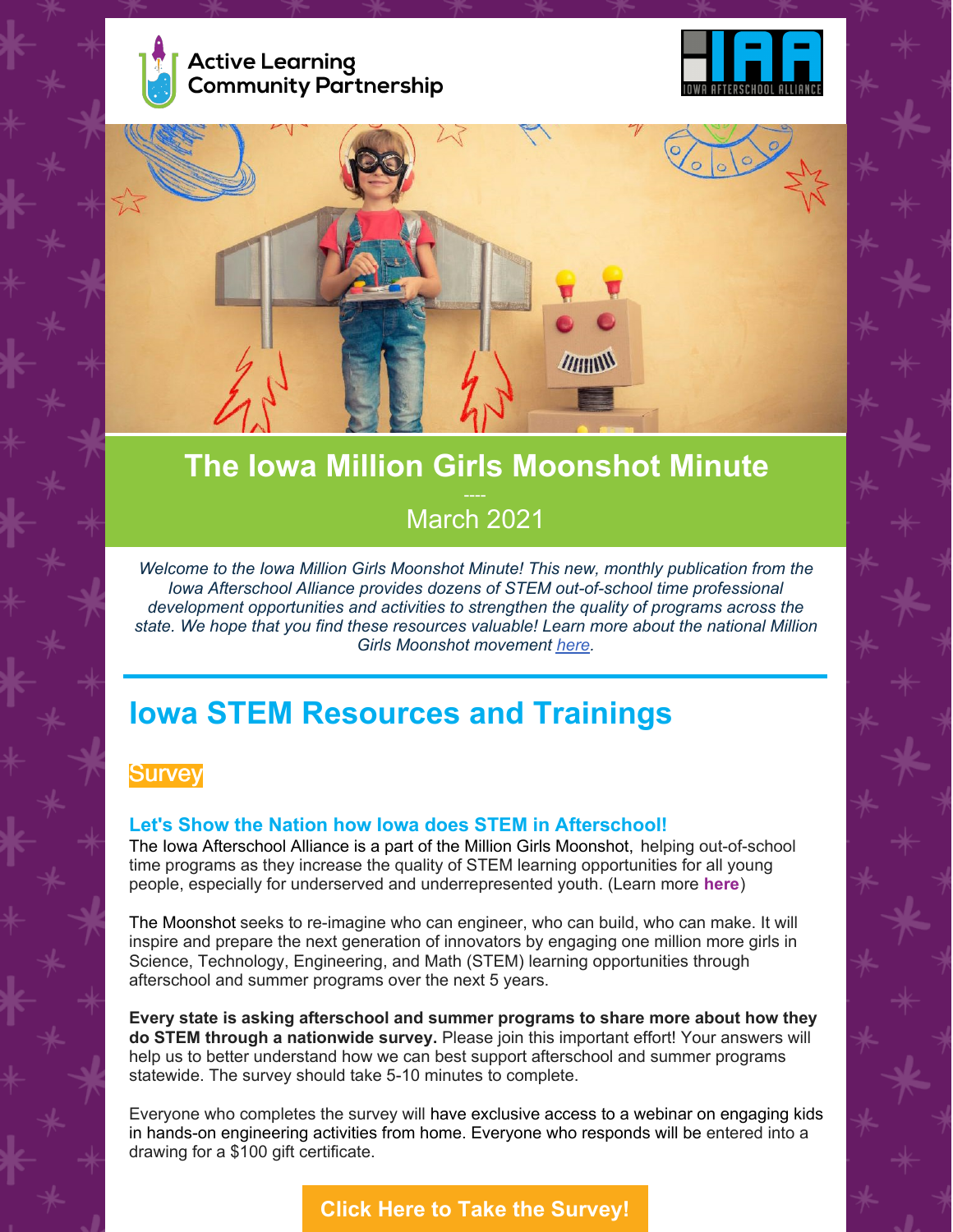## **Million Girls Moonshot Resources**

## Featured Webinars

### **Quality Trainings with PEAR**

As an implementation partner for the Million Girls Moonshot Initiative, PEAR is thrilled to offer a three-part training series to all state networks and participating programs at no cost! Registration is still open for the last webinar in the series.



PEAR invites program staff and coordinators to leverage the free Dimensions of Success (DoS) Program Planning Tool (PPT) during these guided, interactive sessions focused on creating authentic plans to support quality programming and maximize positive outcomes for youth and educators.

#### **PART III: Creating Change: Leveraging DoS Toward Continuous Growth** April 27th, 2:00pm - 3:00 pm CST (Deadline to Register: Friday March 26th) **[REGISTER](https://share.hsforms.com/1f2wO4n9YQTKkf-wxsI82yg4hx3z) FOR WEBINAR**

#### **Learning Goals:**

- Learn how to use the freely available DoS planning tool and related data collection tools to grow and strengthen programming
- Discuss how to sustainability leverage data and planning resources to continue strengthening STEM and SED in your program/network

## Best Practice and Professional Development

#### **For STEM Partners**

- **The [Afterschool](http://www.afterschoolstemhub.org/) STEM Hub** Includes communication tools related to making the case for STEM afterschool and equity and inclusion.
- **IF/THEN [Collection](https://www.ifthencollection.org/) Assets: Role Model Profile Videos** The below assets are free profile videos of IF/THEN Ambassador and nuclear engineer, Dr. Ciara Sivels.
	- **Long [profile](https://ifthen.widen.net/view/video/p89evzxi29/IfThenSummit_Ciara-Sivels_Video-1_TK_v3.mp4?use=0pmqaxm9&x.portal_shortcode_generated=9ymlrpce&x.app=portals)** of Dr. Ciara Sivels
	- **Short [profile](https://ifthen.widen.net/view/video/br53sbegp0/IfThenSummit_Ciara-Sivels_Video-2_TK_v3.mp4?use=0pp2kaxp&x.portal_shortcode_generated=9ymlrpce&x.app=portals)** of Dr. Ciara Sivels
	- **Short [profile](https://ifthen.widen.net/view/video/apmx7wxm4d/IfThenSummit_Ciara-Sivels_Video-3_TK_v3.mp4?use=0pp2kaxp&x.portal_shortcode_generated=9ymlrpce&x.app=portals) 2** of Dr. Ciara Sivels

#### **For Programs and Providers**

- **Toolkit: Creating Connections with Role Models: The Power of [Collaboration](https://techbridgegirls.org/assets/files/role-model/NGCP Role Model Guide Web Version.pdf)** This guide is designed to help recruit and prepare role models to inspire girls in science, technology, and engineering. Techbridge Girls outlines their "recipe for success" for role models and provides tips for training. While this guide has been designed with input from partners in the National Girls Collaborative Project, they encourage you to tailor their suggestions to meet the needs of your role models and the interests of your girls.
- **IF/THEN [Collection](https://www.ifthencollection.org/) Assets** The below assets feature IF/THEN Ambassador, Dr. Ciara Sivels, a nuclear engineer and role model. Free activity sheet and accompanying video from GoldieBlox's Curiosity Camp series.
	- Curiosity Camp[:](https://ifthen.widen.net/view/pdf/xcbg3lmlfe/CC_Ep_06.pdf?t.download=true&use=xzmqofno&x.portal_shortcode_generated=9ymlrpce&x.app=portals) **Pom Pom [Launcher](https://ifthen.widen.net/view/pdf/xcbg3lmlfe/CC_Ep_06.pdf?t.download=true&use=xzmqofno&x.portal_shortcode_generated=9ymlrpce&x.app=portals) Activity Sheet** wit[h](https://ifthen.widen.net/view/video/titbtczfw4/CC_s02e05.mp4?use=0pp2kaxp&x.portal_shortcode_generated=9ymlrpce&x.app=portals) **All About Nuclear [Engineering:](https://ifthen.widen.net/view/video/titbtczfw4/CC_s02e05.mp4?use=0pp2kaxp&x.portal_shortcode_generated=9ymlrpce&x.app=portals) What it's Really Like to be a Nuclear Engineer** video featuring IF/THEN Ambassador and nuclear engineer, Dr. Ciara Sivels. This is one of many activity sheets and accompanying videos that can be found on the **IF/THEN [Collection](https://www.ifthencollection.org/)**. These activity sheets and videos are designed to be plug and play for programs.
	- **[Posters:](https://ifthen.widen.net/view/pdf/noj5sacody/Ciara-Sivels-Poster.pdf?t.download=true&use=napzwaop&x.portal_shortcode_generated=9ymlrpce&x.app=portals) This is what a [scientist](https://ifthen.widen.net/view/pdf/noj5sacody/Ciara-Sivels-Poster.pdf?t.download=true&use=napzwaop&x.portal_shortcode_generated=9ymlrpce&x.app=portals) looks like poster** of IF/THEN Ambassador and nuclear engineer, Dr. Ciara Sivels. This poster can be used in your physical spaces to highlight an inspiring role model in nuclear engineering.